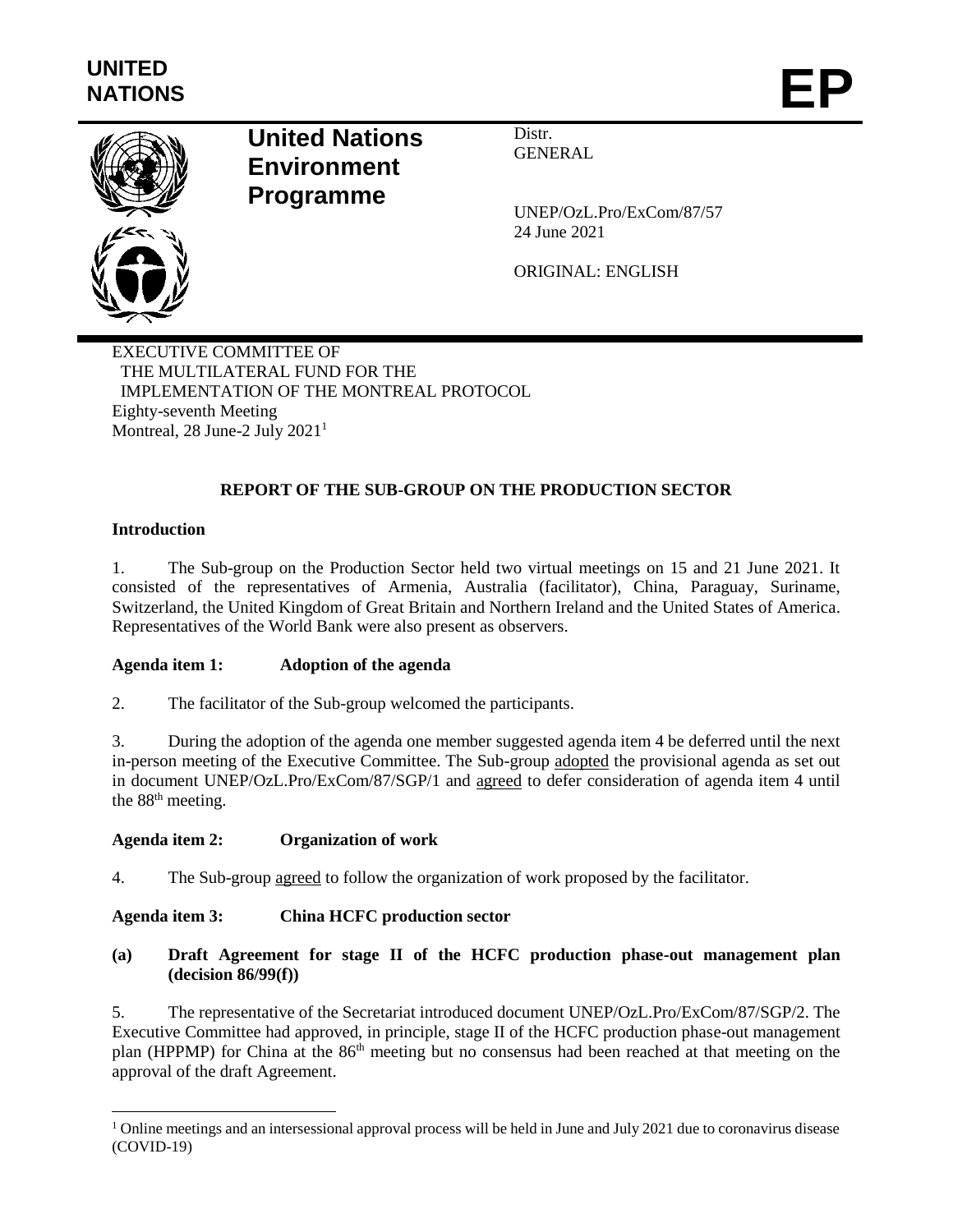6. The representative of Switzerland reported on bilateral discussions with the Government of China that had taken place intersessionally on a revised text for the draft Agreement, and suggested additional time be provided to continue those bilateral discussions.

7. Subsequently the representative of Switzerland introduced a joint proposal to add "*inter alia* monitoring and reporting" to paragraph 11 of the draft Agreement and withdraw the changes proposed to paragraph 10 at the 86th meeting. The Sub-group agreed to that change after replacing the words "*inter alia*" with "including," and on the understanding that the revised paragraph 11 was not changing the underlying intention of that paragraph of the draft Agreement, which was to minimize the environmental and climate effects of the HPPMP, but rather to highlight the importance of monitoring and reporting.

8. The representative of the Secretariat also proposed a revision to the text of paragraph 4 of Appendix 5-A of the draft Agreement to align the text with the definition of production under the Montreal Protocol. The proposed changes were accepted following assurance by the Secretariat and the World Bank that the change in the text would not affect the application of the Agreement.

9. The Sub-group on the Production Sector recommended that the Executive Committee approve the draft Agreement for stage II of the HCFC production phase-out management plan (HPPMP) for China, as orally amended by the Sub-group on the Production Sector, as contained in Annex I to the present document.

## **(b) Final document on the investigation of HCFC feedstock application in China (decision 86/100)**

10. The representative of the Secretariat introduced document UNEP/OzL.Pro/ExCom/87/SGP/3. At the 86th meeting, the Sub-group had considered the investigation of HCFC feedstock applications for the period 2014 through 2018 but had not reached consensus on the proposed reporting of vertically integrated facilities that had changed their method of transporting HCFCs, or on the review of Article 7 data for the years 2014 to 2018.

11. It was pointed out, with respect to integrated facilities, that the practice was for newly established HCFC production lines for feedstock use to be verified once. The guidelines and the standard format for verification of HCFC production did not require verification when there was a change in the method of transport. However, the basis for such a one-time verification was that there was little risk of diversion when downstream transportation was secured by the use of pipes. There was less confidence in the integration of the facilities when HCFC was transported by another means and additional verification might be required. Currently, all integrated facilities in China were connected by pipes, which was also the most economically efficient way, and a change to some other method of transportation at the existing facilities was unlikely. However, facilities could stop from being vertically integrated through a pipe; and there was no current requirement for vertically integrated facilities to be connected by pipe. While the Government of China urged the use of such connections it was not a mandatory requirement.

12. Regarding sub-paragraph (b)(i) of the recommendation, it was agreed to request the Government of China, through the World Bank, to inform the Executive Committee if any of the HCFC production lines previously verified as being vertically integrated through a pipe to the downstream facility had changed its method of transporting some or all HCFCs to the downstream facility. Once the Executive Committee was made aware of such changes, it could then consider the need for further action, including the need for annual verification.

13. Regarding sub-paragraph (b)(ii), the Sub-Group could not come to consensus on requesting the World Bank to undertake further verifications of HCFC production lines that were previously verified as being integrated through a pipe to the downstream facility but had changed their method of transporting HCFC to the downstream facility. It was recognized that the aim was to ensure that the HCFCs produced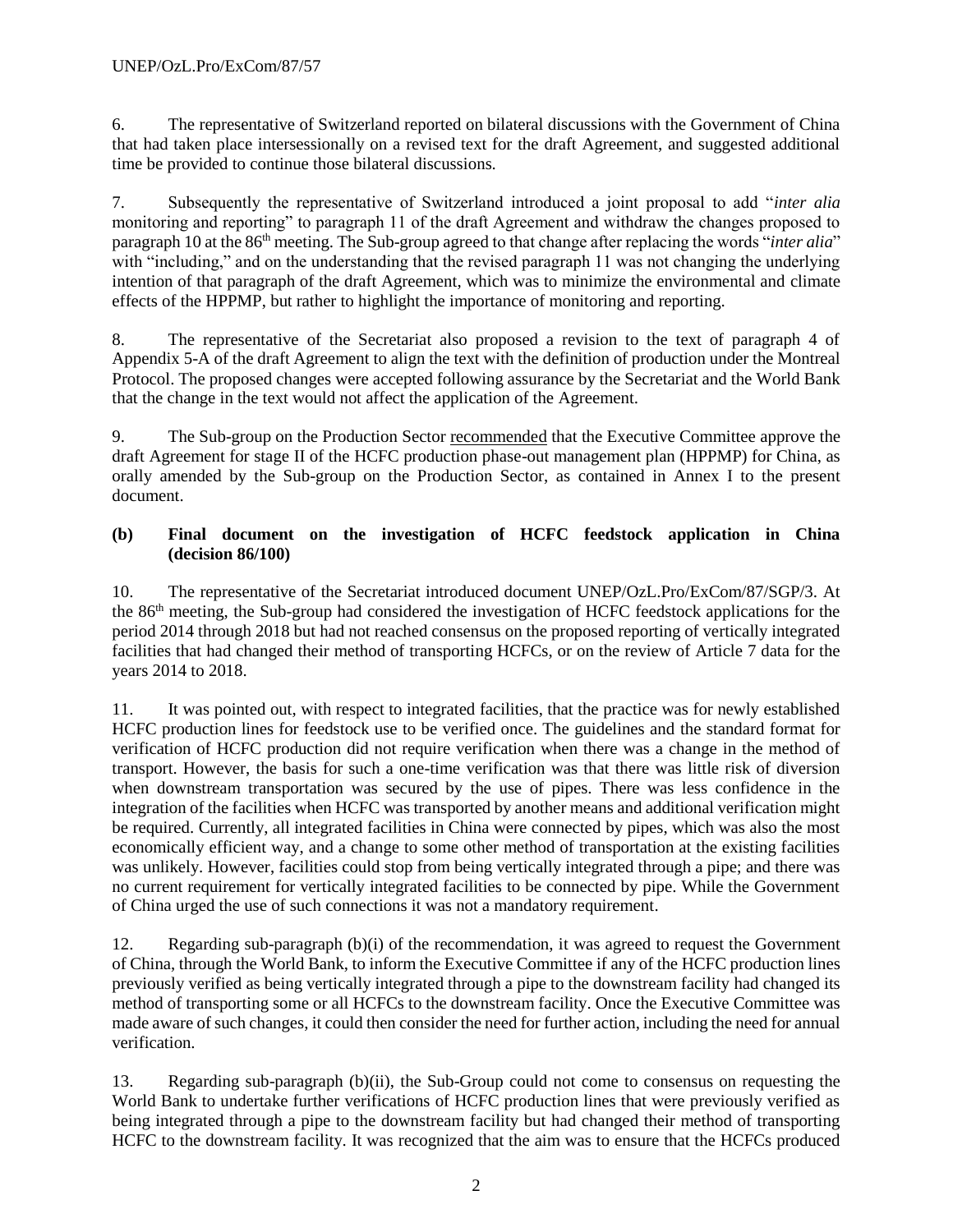for feedstock use were being used within the same legal entity and not being sold or used elsewhere for non-feedstock purposes. There was a preference for the use of pipes where possible as they reduced the risk of feedstock being deviated to other uses; however, it was explained there could be situations where local regulations, or the layout of the production facilities, made their use very difficult or impossible.

14. Subsequently, a new paragraph was proposed by one member to replace the text of sub-paragraph (b)(ii). Following discussions, it was agreed the principal difficulty being faced was the lack of a definition of the meaning of "vertically integrated." Accordingly, it was agreed in paragraph (d) the Sub-group would consider such a definition during its consideration of the draft guidelines and the standard format used for the verification of ODS production phase-out at the next meeting of the Executive Committee.

15. On that basis, one member requested the Secretariat to include relevant information on ways to better define vertical integration in the document to be presented to the 88<sup>th</sup> meeting so that Sub-group members could be well-prepared to discuss the matter at that meeting.

16. Regarding paragraph (c) requesting the World Bank to include all newly established HCFC production lines in its annual verifications, it was noted the World Bank had previously undertaken additional verifications on a case-by-case basis, but those independent verifications of production had been undertaken within the HPPMP, and limited funding was available for such verifications. The verifications foreseen by paragraph (c) could include additional responsibilities and costs that were beyond the scope of that original agreement. The representative of the Secretariat explained that as the HPPMP was progressively being implemented, and production facilities were shut down, fewer production lines would need to be verified and therefore the costs of any new verifications could be balanced against the overall reduction in the number of verifications. The Sub-group subsequently agreed that the Executive Committee consider whether any additional funding for such verifications would be required on a case-by-case basis.

17. The Sub-group also suggested that the original paragraph (e) of the recommendation be revised as no update was provided on the outcome of the review of HCFC production reported under Article 7 of the Montreal Protocol for 2014 and 2015 to the present meeting and that the update would instead be provided to the 88<sup>th</sup> meeting. Following a discussion where one member requested the update include a table comparing the original and revised data for the years 2013 to 2018, and to which there was no objection, the facilitator noted that this request would be reflected in the report of the meeting.

- 18. The Sub-group on the Production Sector recommended that the Executive Committee:
	- (a) Take note of the final document on the investigation of HCFC feedstock applications in China for 2014 to 2018 submitted by the Government of China through the World Bank contained in document UNEP/OzL.Pro/ExCom/87/SGP/3;
	- (b) Request the Government of China, through the World Bank to inform the Executive Committee if any of the HCFC production lines previously verified as being vertically integrated through a pipe to the downstream facility had changed its method of transporting some or all HCFCs to the downstream facility;
	- (c) Request the World Bank to include, in annual independent HCFC production verifications submitted under the HPPMP, all newly established HCFC production lines for feedstock use if they are verified as not being vertically integrated with their downstream production facility, noting that the Executive Committee could consider whether any additional funding for such verification would be required on a case-by-case basis;
	- (d) That the Executive Committee will consider the definition of "vertically integrated facilities" in the context of its consideration of the draft guidelines and the standard format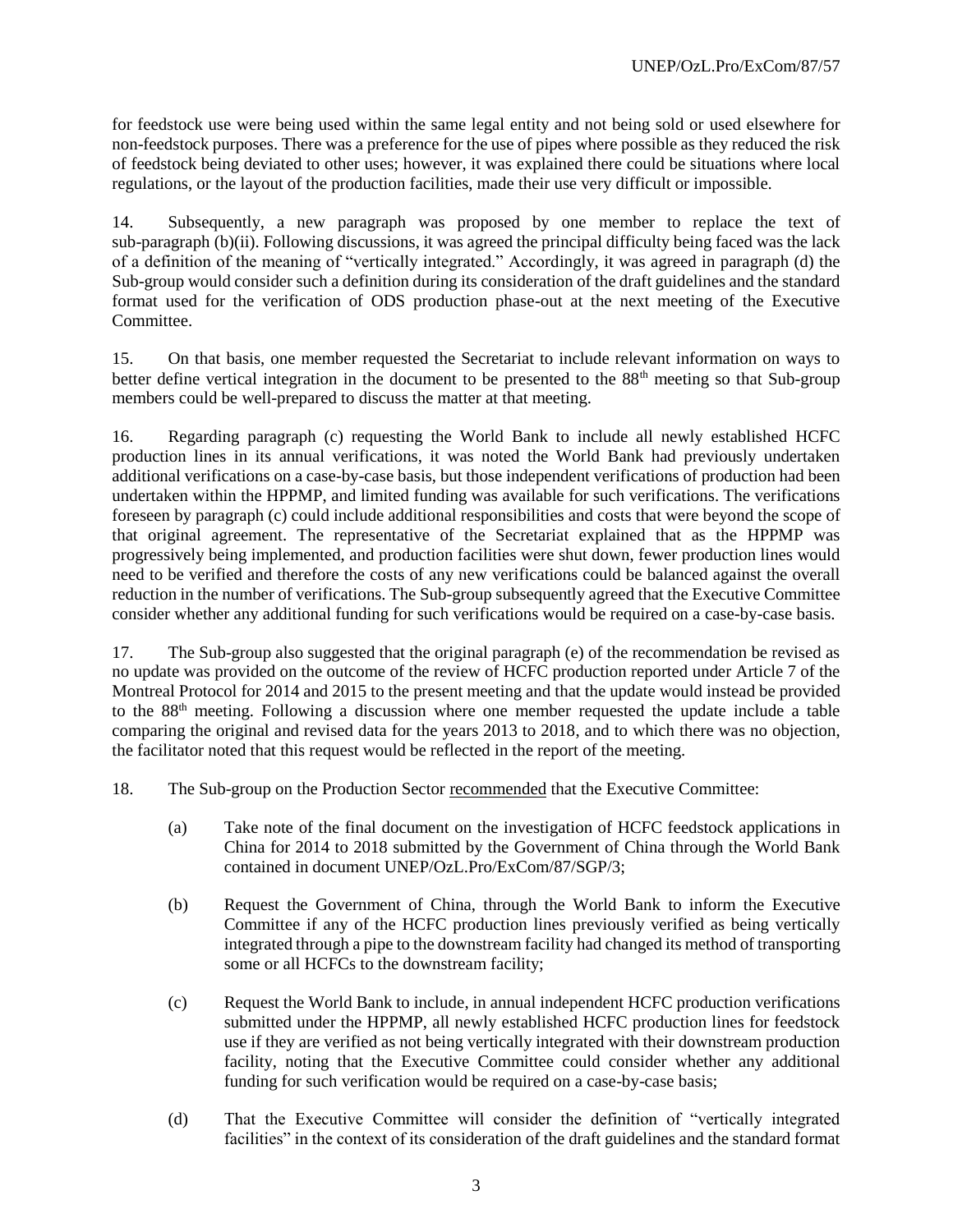used for the verification of ODS production phase-out (decision  $86/97$ ) at its  $88<sup>th</sup>$  meeting;

- (e) Note that the Government of China would:
	- (i) Ensure that in its Article 7 data reporting starting in 2021, all HCFCs produced in a year would be reported as produced in that year, irrespective of when the HCFC was used, in line with the "Article 7 Data reporting instructions and guidelines" approved by the Parties to the Montreal Protocol in decision XXX/10;
	- (ii) Review the approach used to report production of HCFC-133a and CFC-113a under Article 7 of the Montreal Protocol to strengthen its data reporting and, through the World Bank, to report to the Executive Committee the outcomes of that review to the first meeting in 2022; and
- (f) Request the Government of China, through the World Bank, to provide the outcome of the Government's review of HCFC production reported under Article 7 of the Montreal Protocol for 2014 and 2015 to the 88<sup>th</sup> meeting.

#### **Agenda item 4: Draft guidelines and the standard format used for the verification of ODS production phase-out (decision 86/97)**

19. Agenda item 4 was deferred to the 88<sup>th</sup> meeting as one member suggested that the discussion should be undertaken at a face-to-face meeting of the Executive Committee in the light of the changes introduced to the draft guidelines.

#### **Agenda item 5: Draft HCFC production sector guidelines (decision 86/101)**

20. The representative of the Secretariat introduced document UNEP/OzL.Pro/ExCom/87/SGP/5 and recalled the history of the production sector guidelines. The guidelines were last discussed at the 81<sup>st</sup> meeting and the text was last revised at the 79<sup>th</sup> meeting. Currently the only bracketed text in the guidelines was in sub-paragraphs  $4(e)$  and  $4(k)$ .

21. The facilitator noted the lack of progress in agreeing to the guidelines. She asked if they were still necessary and proposed to remove the item from the agenda of the Sub-group, however, a member requested that it continue to be included in the agenda.

22. In view of the time that had passed since the Sub-group had considered the matter, several delegations asked for an explanation of the bracketed text in sub-paragraph 4(e). One delegation asked for time to consult with its constituency before giving that explanation.

23. In response to a query about the bracketed text in sub-paragraph  $4(k)$ , the facilitator noted that the plants being referred to had received funding for the closure of their production of CFCs and had signed agreements that they would not receive any additional funding for the subsequent closure of HCFC production. However, the accelerated HCFC phase-out schedule, agreed to in 2007, had entailed the loss of some expected years of production for the plants. She confirmed that the plants were at least 10 years old, and would likely have been in production far longer than that.

24. Despite a useful airing of views on the issues, no agreement could be reached on the bracketed text, and the Sub-group would continue to discuss the agenda item when it had time. Due to a lack of time, the Sub-group deferred further consideration of the draft HCFC production sector guidelines to a future meeting.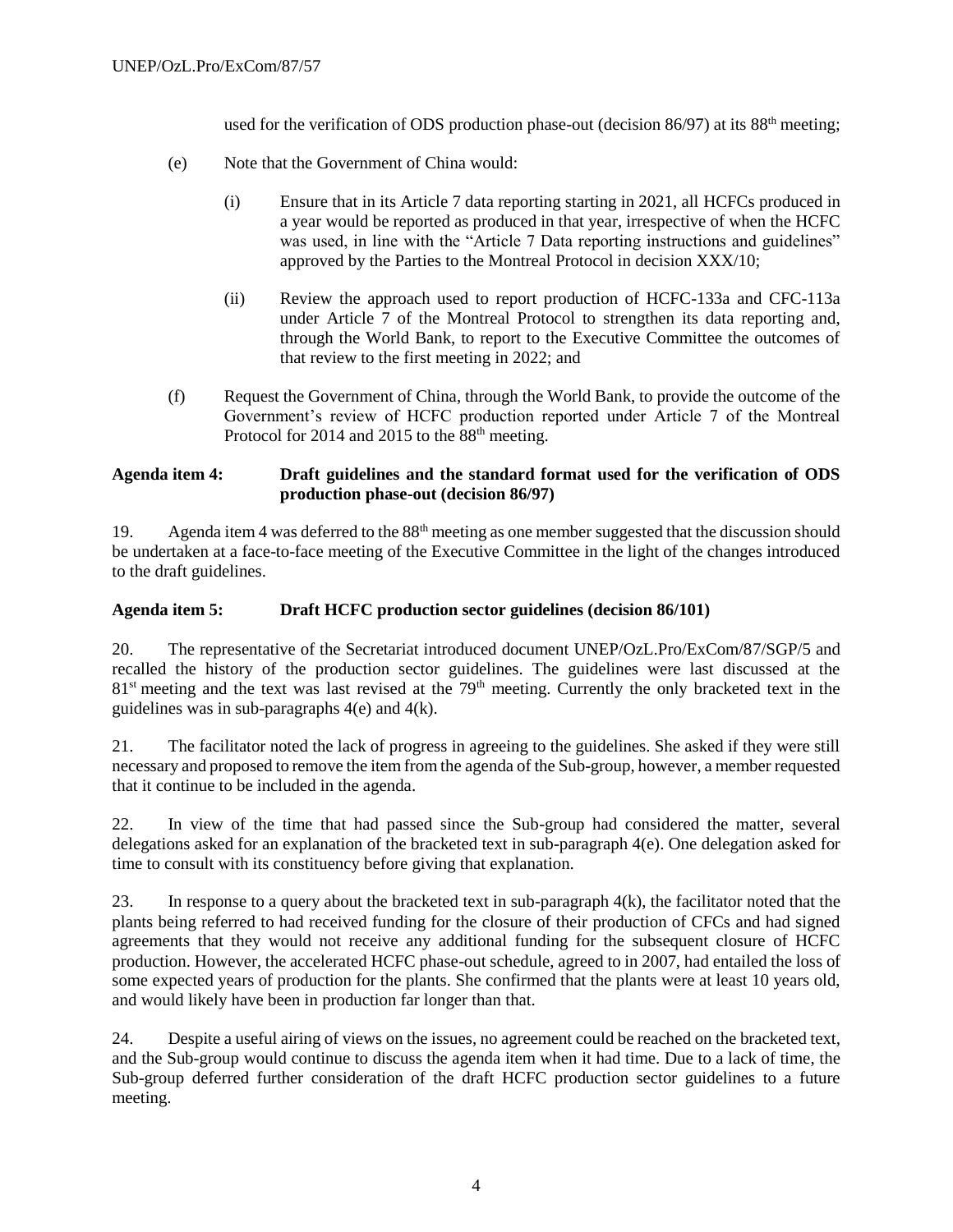#### **Agenda item 6: Other matters**

25. No other matters were raised.

#### **Agenda item 7: Adoption of the report**

26. The present report was reviewed by the facilitator and submitted to the Chair of the Executive Committee for transmission to the  $87<sup>th</sup>$  meeting.

#### **Agenda item 8: Closure**

27. The meeting of the Sub-group on the Production Sector was closed at 13:00 Universal Time Coordinated (UTC) (9 a.m. Montreal time), on 21 June 2021.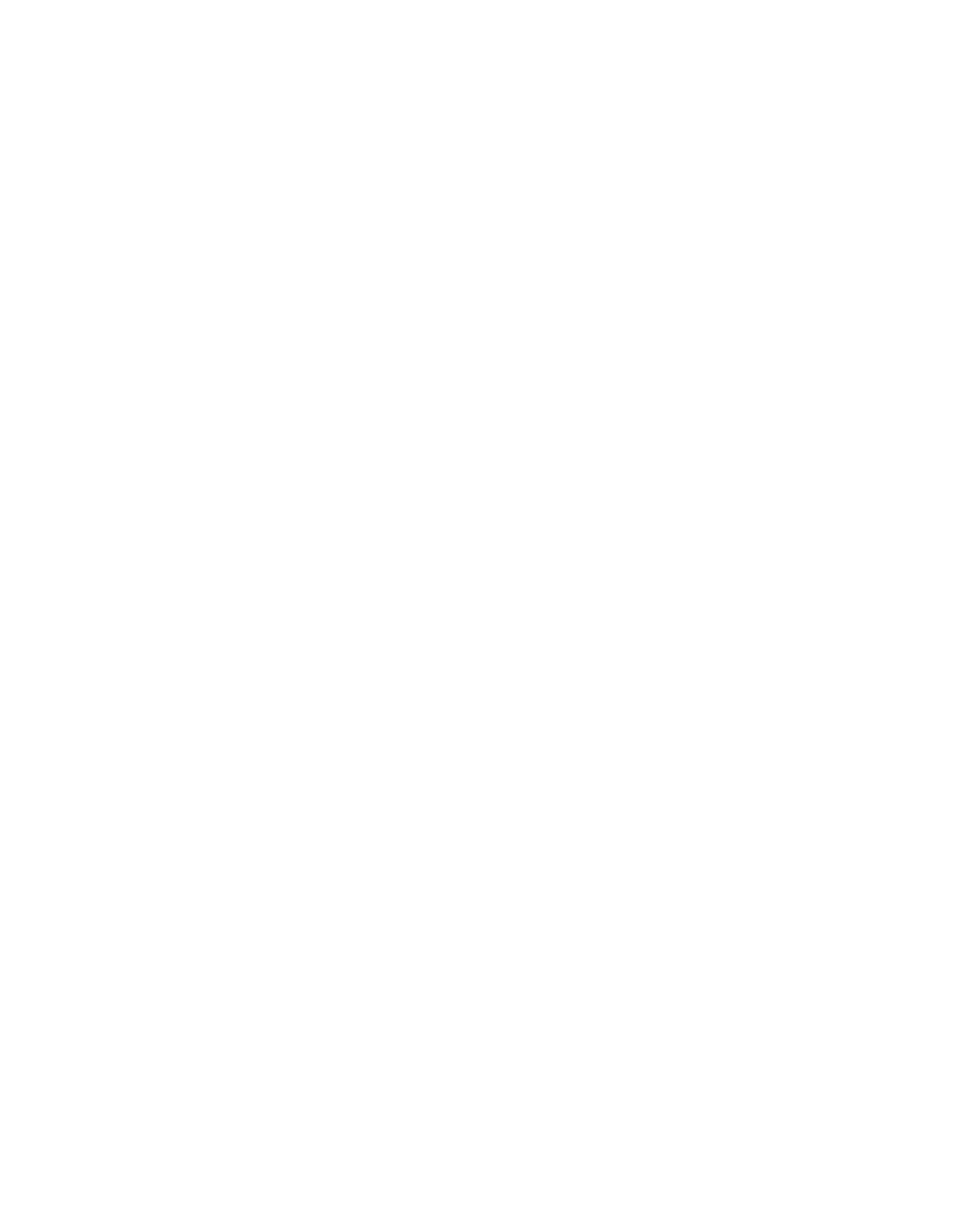#### **Annex I**

## **DRAFT AGREEMENT BETWEEN THE GOVERNMENT OF CHINA AND THE EXECUTIVE COMMITTEE OF THE MULTILATERAL FUND FOR THE REDUCTION IN PRODUCTION OF HYDROCHLOROFLUOROCARBONS IN ACCORDANCE WITH STAGE II OF THE HYDROCHLOROFLUOROCARBON PRODUCTION SECTOR PHASE-OUT MANAGEMENT PLAN**

1. This Agreement represents the understanding of the Government of China (the "Country") and the Executive Committee with respect to the total phase-out of production of the hydrochlorofluorocarbons (HCFCs) for controlled uses, as set out in Appendix 1-A ("The Substances"), and the reduction in production of The Substances to a sustainable level of 8,292 ODP tonnes by 1 January 2026 in compliance with the Montreal Protocol schedule.

#### **Framework agreement for total phase-out**

2. The total compensation for the entire China HCFC production sector for phasing out HCFC production for controlled uses in accordance with the Montreal Protocol phase-out schedule shall not exceed US \$385 million, inclusive of all project costs, excluding agency support costs, with the allocation of payments beyond Stage II to be addressed in future stages.

3. The total amount of phase-out to be achieved under the HPPMP is 445,888 metric tonnes (mt), based on the verified 2010 ODS production data of: 310,000 mt of HCFC-22, 98,711 mt of HCFC-141b, 33,957 mt of HCFC-142b, 2,819 mt of HCFC-123 and 401 mt of HCFC-124.

4. Appendix 1-A to this Agreement establishes a starting point for aggregate reduction in HCFC production eligible for funding of 30,180 ODP tonnes (445,888 mt).

5. The Country agrees that funding for Stage II and beyond should be used to prioritize total permanent closure and dismantling of production lines.

6. The Country agrees:

- (a) To retire an additional 24 per cent of the production capacity that was established as of 2010 beyond the total tonnage of 445,888 mt as mentioned in paragraph 3 above (i.e., 552,901 mt) to take into account average utilization of HCFC production capacity;
- (b) That the 552,901 mt includes all production lines based on the list of HCFC production plants, as specified in the addendum to the HPPMP noted by the Executive Committee in its decision 74/55, namely: (i) those lines producing HCFCs solely for controlled uses that will be closed and dismantled; and (ii) other lines producing for both controlled uses and feedstock uses that will be retired as needed to achieve the target in paragraph 6(a); and
- (c) That the capacity closure and retirement strategies would be further defined, monitored and updated in future tranche implementation work plans and progress reports.

7. The Country agrees to ensure that any funds in the possession of the Foreign Environmental Cooperation Center/Ministry of Ecology and Environment (FECO/MEE) will return a reasonable rate of interest, and that any interest will be offset in future tranches with the reporting requirements of FECO/MEE and the World Bank pursuant to decision 70/20(c) on the reporting on disbursement.

8. The Country will not provide funding in Stage II or beyond for the production line which produced chlorofluorocarbons (CFCs) in Zhejiang Juhua Fluoro-chemical Co. Ltd. in 2010.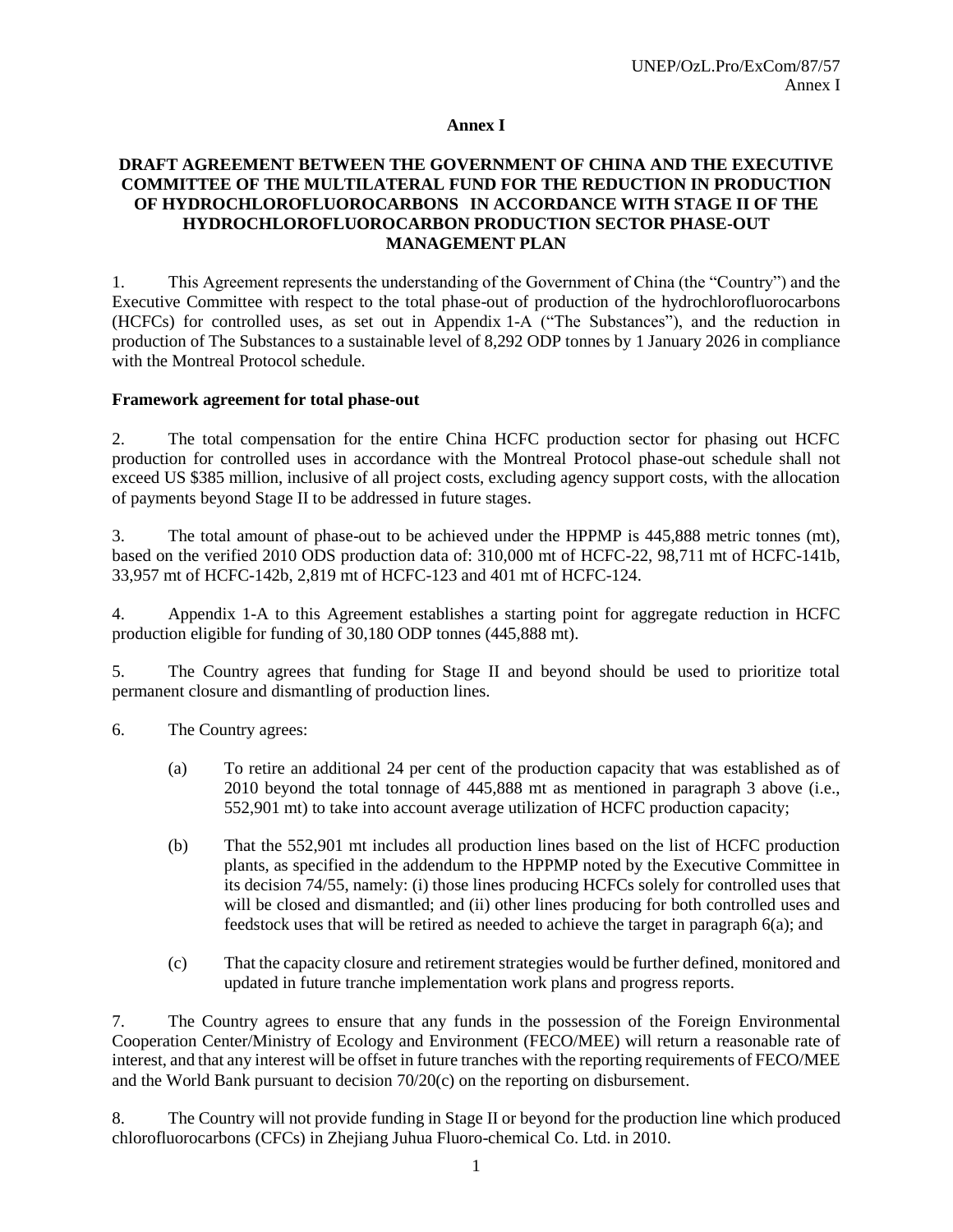9. The Country agrees to ensure that any plant does not redirect any phased out HCFC production capacity for which compensation was provided toward feedstock, subject to a penalty to be specified in the Agreement for each stage of the HPPMP.

10. The Country agrees to coordinate with its stakeholders and authorities to make best efforts to manage HCFC production and associated by-product production in HCFC plants in accordance with best practices to minimize associated climate impacts. The budget and activities for such coordination will be included in the tranche implementation work plan and progress report.

11. The Country agrees to optimize the implementation of the HPPMP and its addendum, including associated monitoring and reporting, in order to minimize environmental and climate impacts as much as possible, including by giving priority to HCFC production closure to achieve the HCFC reduction targets set forth in Decision XIX/6 of the Nineteenth Meeting of the Parties to the Montreal Protocol.

12. The penalty is US \$1.10 per kg/year of production in excess of the level required in this Agreement. In addition, the Country agrees that any HCFC production plant that redirects any phased out HCFC production capacity for which compensation was provided to feedstock will be subject to the penalty to be specified in the Agreement of each stage of the HPPMP.

# **Stage II of the HPPMP**

13. Stage II of the HPPMP for the Country is approved in principle at a total funding of US \$67 million to meet the 71.5 per cent reduction of the HCFC production baseline for compliance, inclusive of all project costs, excluding agency support costs, according to the payment schedule as specified in rows 2.1 to 3.3 of Appendix 2-A.

14. Stage II of the HPPMP will result in a sustained level of production of 8,292 ODP tonnes by 2026 (28.5 per cent of the baseline) in compliance with Montreal Protocol schedules.

15. The Country agrees to meet the annual production limits for The Substances set out in row 1.2 ("Maximum Allowable Total Production of Annex C, Group I, the Substances") of Appendix 2-A ("The Targets, and Funding") to this Agreement, as well as in the reduction schedule for all substances mentioned in row 1.1 of Appendix 2-A.

16. Subject to compliance by the Country with its obligations set out in this Agreement, the Executive Committee agrees, in principle, to provide the funding set out in row 3.1 of Appendix 2-A ("The Targets, and Funding") to the Country at the Executive Committee meetings specified in Appendix 3-A ("Funding Approval Schedule").

17. The Country accepts that, by its acceptance of this Agreement and fulfilment by the Executive Committee of its funding obligations for stage II described in paragraph 16 above, it is precluded from applying for or receiving further funding from the Multilateral Fund in respect to any production of each of the substances that exceeds the levels defined in rows 4.1.3, 4.2.3, 4.3.3, 4.4.3 and 4.5.3 of Appendix 2-A.

18. The Country agrees to implement this Agreement in accordance with stage II of the HPPMP submitted, and as modified by this Agreement with respect to funding levels and other conditions of approval specified in decision 86/99 of the Executive Committee, the addendum to the HPPMP, and the application of the flexibility clause as specified in paragraph 20 below as informed or requested in annual implementation work plans and progress reports. In accordance with sub-paragraph 19(b), the Country will accept independent verification of the achievement of the annual production limits set out in row 1.2 of Appendix 2-A. The aforementioned verification will be commissioned by the lead implementing agency.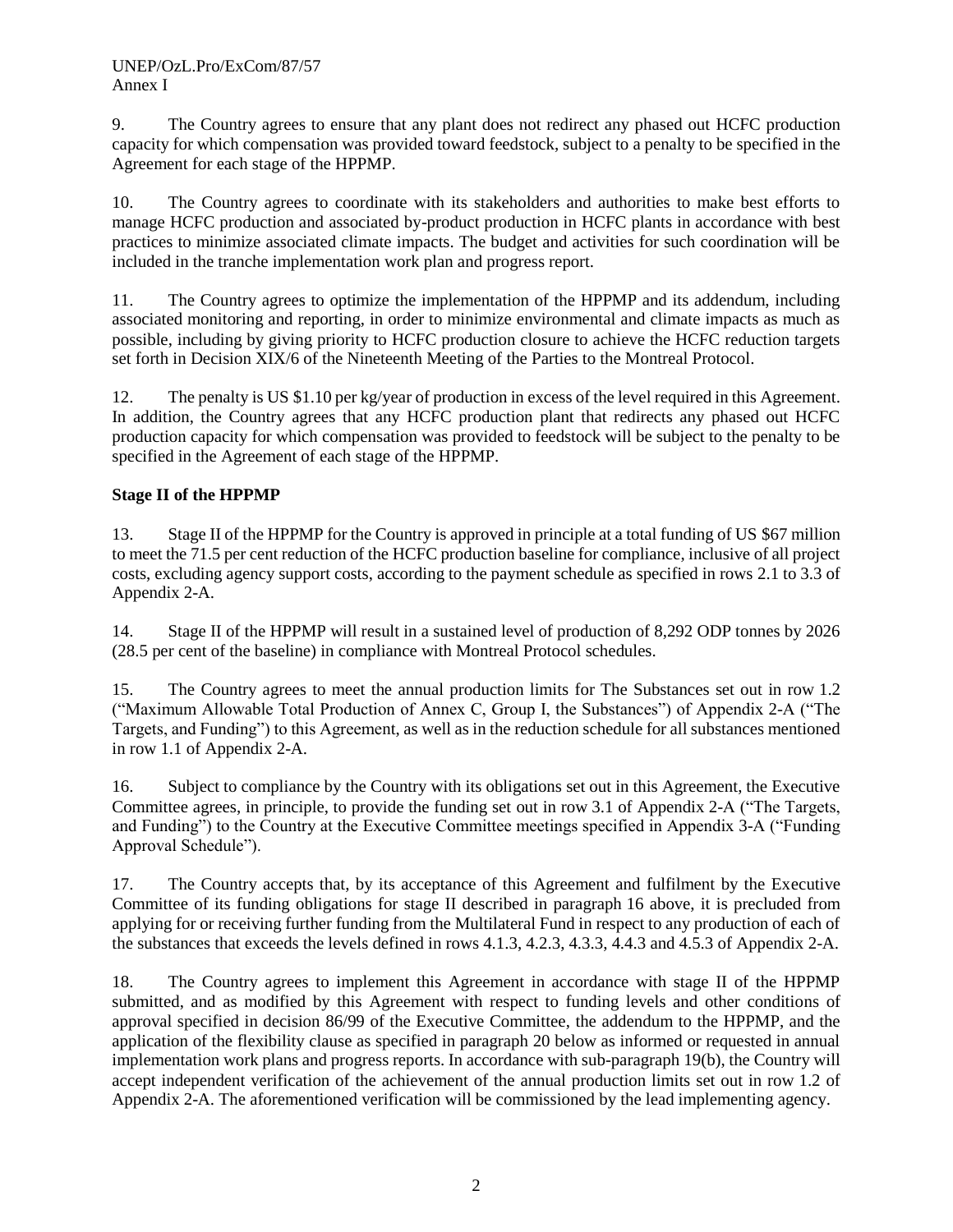19. The Executive Committee will not provide the funding in accordance with the Funding Approval Schedule unless the Country satisfies the following conditions at least twelve weeks in advance of the applicable Executive Committee meeting set out in the Funding Approval Schedule:

- (a) The Country has met the targets set out in row 1.2 of Appendix 2-A for all relevant years. Relevant years are all years covered by the Agreement including the year in which this Agreement was approved;
- (b) The achievement of these targets has been independently verified and the verification report will be submitted to the Secretariat at least eight weeks in advance to the Secretariat of the relevant Executive Committee meeting, unless the Executive Committee decides that such verification is not required;
- (c) The Country has submitted: annual implementation reports in the format in Appendix 4-A ("Format of Implementation Reports and Plans") covering each previous calendar year and confirming that the conditions set out in paragraphs 6 to 12 of this Agreement have been met where applicable; has achieved a significant level of implementation of activities initiated with previously approved tranches; and the rate of disbursement of funding available from the previously approved tranche exceeded 20 per cent; and
- (d) The Country has submitted an annual implementation plan in the format in Appendix 4-A covering each calendar year up to and including the year for which the funding schedule foresees the submission of the next tranche or, in case of the final tranche, until completion of all activities foreseen.

20. The Executive Committee agrees that the Country may have the flexibility to reallocate the approved funds, or part of the funds, according to the evolving circumstances to achieve the smoothest reduction of production and phase-out of The Substances specified in Appendix 1-A:

- (a) Reallocations categorized as major changes must be documented in advance in an annual implementation plan as described in sub-paragraph 19(d) above and approved by the Executive Committee. The documentation can also be provided as part of a revision to an existing annual implementation plan, to be submitted twelve weeks prior to any meeting of the Executive Committee. Major changes would relate to:
	- (i) Issues potentially concerning the rules and policies of the Multilateral Fund;
	- (ii) Modifications to any clause in this Agreement;
	- (iii) Provision of funding for programmes or activities not included in the current endorsed annual implementation plan involving costs exceeding 30 per cent of the total cost of the previously approved tranche;
	- (iv) Removal of activities in the annual implementation plan involving costs exceeding 30 per cent of the total cost of the previously approved tranche;
- (b) Reallocations not categorized as major changes may be incorporated in the approved annual implementation plan being implemented at that time, and reported to the Executive Committee in the subsequent annual implementation report; and
- (c) Any funds remaining from Stage II of the HPPMP will be returned to the Multilateral Fund upon completion of the last tranche foreseen under this Agreement with the understanding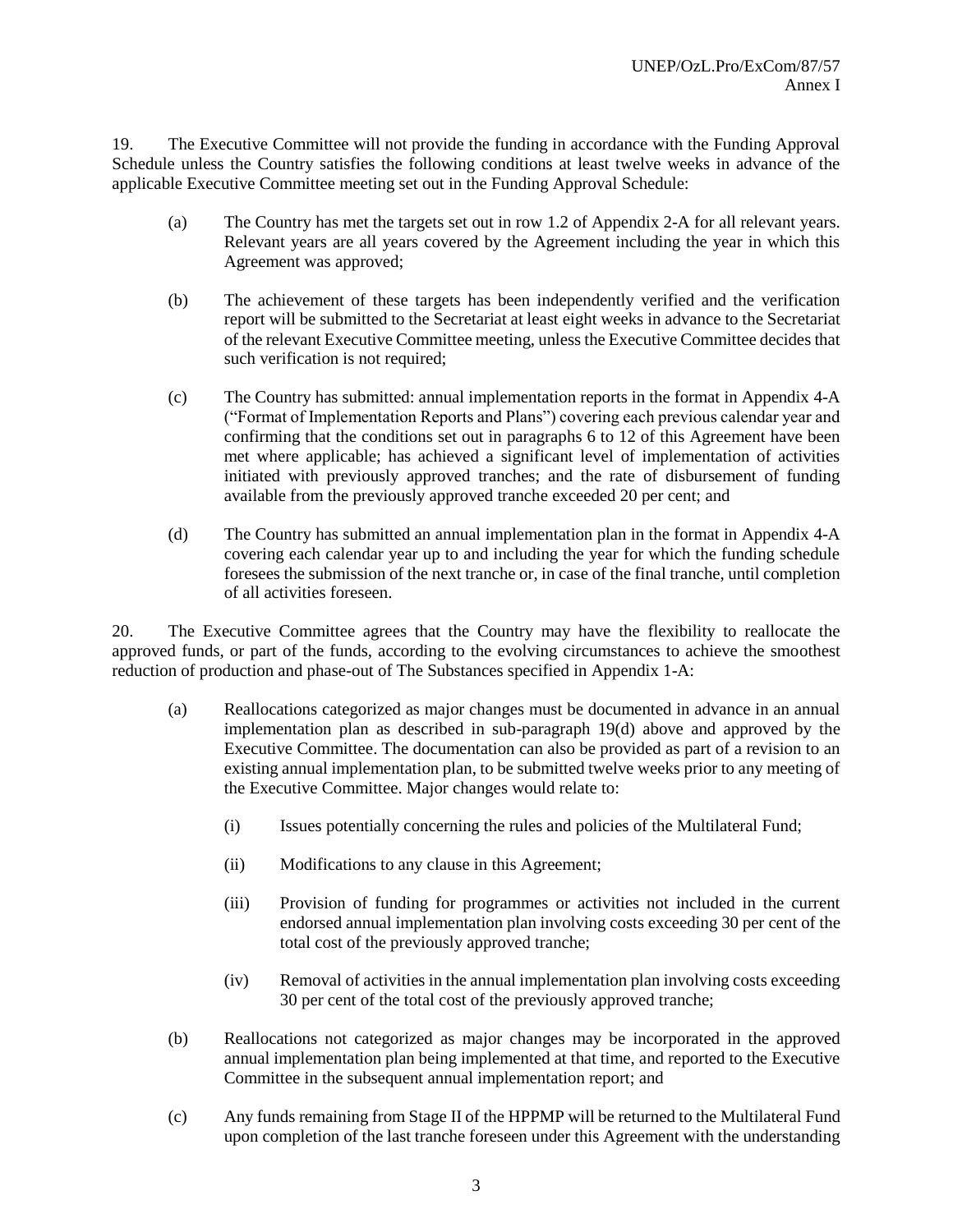that the funds returned would not be deducted from the maximum level of funding for the overall phase-out.

21. The Country will ensure that it conducts accurate monitoring of its activities under this Agreement. The institutions set out in Appendix 5-A ("Monitoring Institutions and Roles") will monitor and report on implementation of the activities in the previous annual implementation plans in accordance with their roles and responsibilities set out in Appendix 5-A. This monitoring will also be subject to independent verification as described in paragraph 19(b) above.

22. The Country agrees to assume overall responsibility for the management and implementation of this Agreement and of all activities undertaken by it or on its behalf to fulfil the obligations under this Agreement. The World Bank has agreed to be the lead and sole implementing agency (the "Lead IA") in respect of the Country's activities under this Agreement. The Country agrees to evaluations, which may be carried out under the monitoring and evaluation work programmes of the Multilateral Fund or under the evaluation programme of the Lead IA.

23. The Lead IA will be responsible for ensuring coordinated planning, implementation and reporting of all activities under this Agreement, including but not limited to independent verification as per sub-paragraph 19(b) above. The Executive Committee agrees, in principle, to provide the Lead IA with the agency support costs set out in row 2.2 of Appendix 2-A.

24. Should the Country, for any reason, not meet the targets for the phase-out of The Substances set out in row 1.2 of Appendix 2-A or otherwise not comply with this Agreement, the Country agrees that it will not be entitled to the funding in accordance with the Funding Approval Schedule. At the discretion of the Executive Committee, funding will be reinstated according to a revised Funding Approval Schedule determined by the Executive Committee after the Country has demonstrated that it has satisfied all of its obligations that should have been met prior to receipt of the next tranche of funding under the Funding Approval Schedule. The Country acknowledges that the Executive Committee may reduce the amount of the funding by the amount set out in Appendix 7-A (Reductions in Funding for Failure to Comply for Stage II) in respect of each kilogram of reduction in production not achieved in any one year and, in respect of any redirection of phased-out HCFC production capacity for which compensation was provided to feedstock uses by the HCFC production plant, as indicated in the addendum to the HPPMP. The Executive Committee will discuss each specific case in which the Country did not comply with this Agreement, and take related decisions. Once these decisions have been taken, this specific case will not be an impediment to receiving future tranches, as per paragraph 16 above.

25. Funding under this Agreement will not be modified on the basis of any future Executive Committee decision that may affect the funding of any other HCFC production sector projects.

26. The Country will comply with any reasonable request of the Executive Committee or the Lead IA to facilitate implementation of this Agreement. In particular, it will provide the Lead IA with access to the information necessary to verify compliance with this Agreement.

27. Stage II of the reduction in production of HCFCs and the associated Agreement will be completed at the end of the year following the last year for which a maximum allowable total production level has been specified in Appendix 2-A. At that time, should there still be outstanding activities foreseen in the Plan and its subsequent revisions as per paragraphs 19(d) and 20 above, the completion will be delayed until the end of the year following the implementation of the remaining activities. The reporting requirements as per sub-paragraphs 1(a), 1(b), 1(d), and 1(e) of Appendix 4-A will continue until the time of completion of Stage II, unless otherwise specified by the Executive Committee.

28. All of the conditions set out in this Agreement are undertaken solely within the context of the Montreal Protocol and as specified in this Agreement and the Addendum to the HPPMP. All terms used in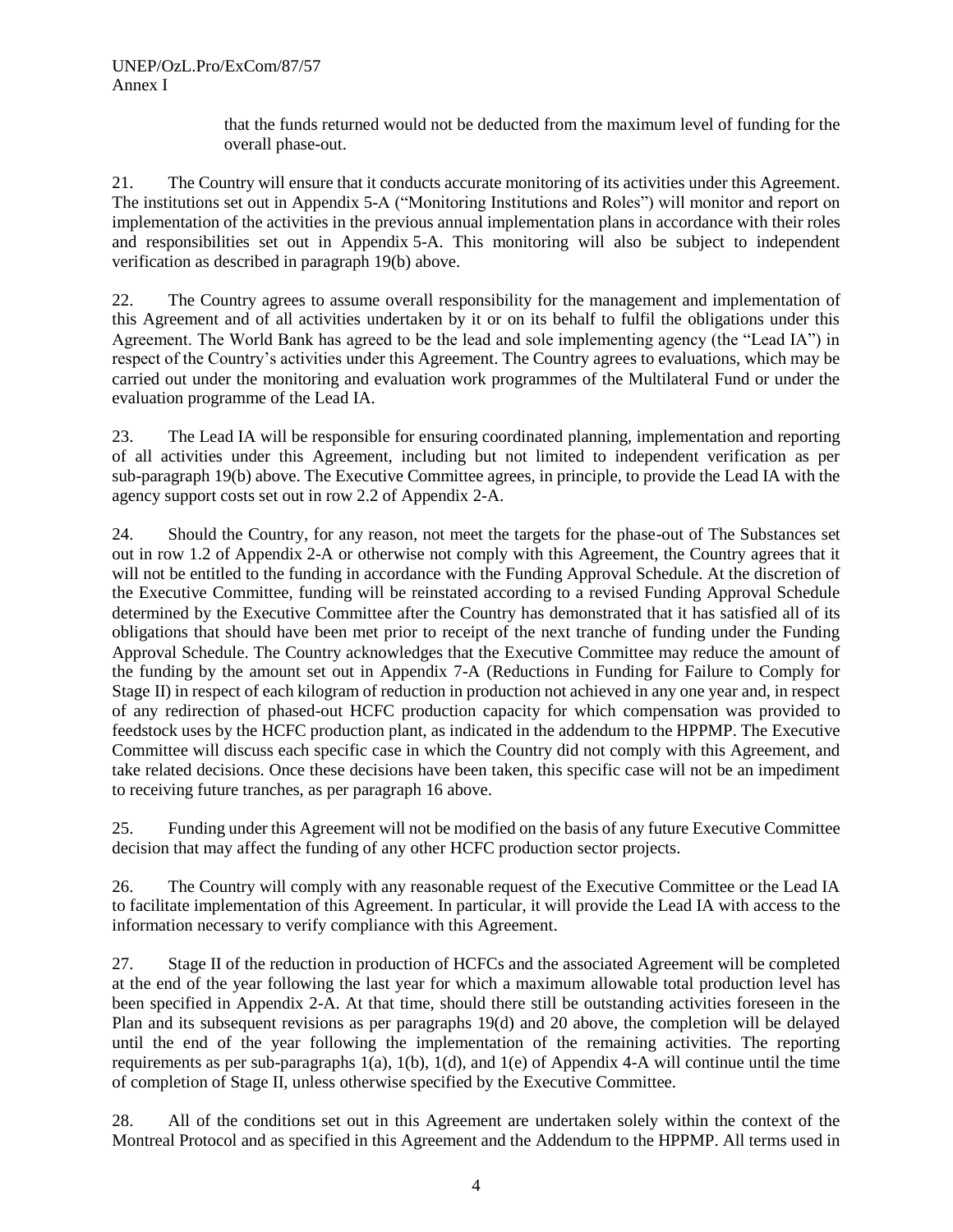this Agreement have the meaning ascribed to them in the Montreal Protocol unless otherwise defined herein.

#### **APPENDICES**

#### **APPENDIX 1-A: THE SUBSTANCES**

| <b>Substance</b> | Annex | Group | Starting point (2010) for aggregate reductions in production |  |  |  |  |  |
|------------------|-------|-------|--------------------------------------------------------------|--|--|--|--|--|
|                  |       |       | (ODP tonnes)                                                 |  |  |  |  |  |
| HCFC-22          |       |       | 17,050                                                       |  |  |  |  |  |
| HCFC-141b        |       |       | 10,858                                                       |  |  |  |  |  |
| HCFC-142b        |       |       | 2,207                                                        |  |  |  |  |  |
| <b>HCFC-123</b>  |       |       | 56                                                           |  |  |  |  |  |
| <b>HCFC-124</b>  |       |       |                                                              |  |  |  |  |  |
| Total            |       |       | 30,180                                                       |  |  |  |  |  |

#### **APPENDIX 2-A: THE TARGETS, AND FUNDING FOR STAGE II OF THE AGREEMENT**

| <b>Row</b> | Particulars                                                                                                                                                                                                                                                                                                                                                                                              | 2018    | 2019     | 2020         | 2021           | 2022   | 2023           | 2024   | 2025           | 2026                  | <b>Total</b>        |
|------------|----------------------------------------------------------------------------------------------------------------------------------------------------------------------------------------------------------------------------------------------------------------------------------------------------------------------------------------------------------------------------------------------------------|---------|----------|--------------|----------------|--------|----------------|--------|----------------|-----------------------|---------------------|
| 1.1        | Montreal Protocol reduction                                                                                                                                                                                                                                                                                                                                                                              | 26,210  | 26,210   | 18,929       | 18,929         | 18,929 | 18,929         | 18,929 | 9,465          | 9.465                 | n/a                 |
|            | schedule of Annex C, Group I                                                                                                                                                                                                                                                                                                                                                                             |         |          |              |                |        |                |        |                |                       |                     |
|            | substances (ODP tonnes)                                                                                                                                                                                                                                                                                                                                                                                  |         |          |              |                |        |                |        |                |                       |                     |
| 1.2        | Maximum allowable total                                                                                                                                                                                                                                                                                                                                                                                  | 22,742  | 22,742   | 18,929       | 18,929         | 18,929 | 12,982         | 12,982 | 9,465          | 8,292                 | n/a                 |
|            | production of Annex C, Group I                                                                                                                                                                                                                                                                                                                                                                           |         |          |              |                |        |                |        |                |                       |                     |
|            | substances (ODP tonnes)                                                                                                                                                                                                                                                                                                                                                                                  |         |          |              |                |        |                |        |                |                       |                     |
| 2.1        | Lead IA (World Bank) agreed<br>funding (US \$million)                                                                                                                                                                                                                                                                                                                                                    | 23,000* | $\theta$ | $\Omega$     | $\Omega$       | 22,000 | $\Omega$       | 22,000 | $\Omega$       | $\theta$              | 67,000              |
| 2.2        | Support costs for Lead IA                                                                                                                                                                                                                                                                                                                                                                                | 1,288*  | $\theta$ | $\Omega$     | $\Omega$       | 1,232  | $\Omega$       | 1,232  | $\Omega$       | $\Omega$              | 3,752               |
|            | (US \$million)                                                                                                                                                                                                                                                                                                                                                                                           |         |          |              |                |        |                |        |                |                       |                     |
| 3.1        | Total agreed funding                                                                                                                                                                                                                                                                                                                                                                                     | 23,000* | $\Omega$ | $\mathbf{0}$ | $\overline{0}$ | 22,000 | $\overline{0}$ | 22,000 | $\overline{0}$ | $\theta$              | 67,000              |
|            | (US \$million)                                                                                                                                                                                                                                                                                                                                                                                           |         |          |              |                |        |                |        |                |                       |                     |
| 3.2        | Total support costs                                                                                                                                                                                                                                                                                                                                                                                      | 1,288*  | $\theta$ | $\Omega$     | $\Omega$       | 1,232  | $\Omega$       | 1,232  | $\Omega$       | $\Omega$              | 3,752               |
|            | (US \$million)                                                                                                                                                                                                                                                                                                                                                                                           |         |          |              |                |        |                |        |                |                       |                     |
| 3.3        | Total agreed costs                                                                                                                                                                                                                                                                                                                                                                                       | 24,288* | $\Omega$ | $\Omega$     | $\Omega$       | 23,232 | $\Omega$       | 23,232 | $\Omega$       | $\Omega$              | 70,752              |
|            | (US \$million)                                                                                                                                                                                                                                                                                                                                                                                           |         |          |              |                |        |                |        |                |                       |                     |
|            | 4.1.1 Total phase-out of HCFC-22 agreed to be achieved under this Agreement (ODP tonnes)                                                                                                                                                                                                                                                                                                                 |         |          |              |                |        |                |        |                | 7,137.36 <sup>2</sup> |                     |
|            | 4.1.2 Phase-out of HCFC-22 to be achieved in previously approved projects (ODP tonnes)                                                                                                                                                                                                                                                                                                                   |         |          |              |                |        |                |        |                | 1,878.91              |                     |
|            | 4.1.3 Remaining eligible production for HCFC-22 (ODP tonnes)                                                                                                                                                                                                                                                                                                                                             |         |          |              |                |        |                |        |                | 8,033.74              |                     |
| 4.2.1      | Total phase-out of HCFC-141b agreed to be achieved under this Agreement (ODP tonnes)                                                                                                                                                                                                                                                                                                                     |         |          |              |                |        |                |        |                | 7,194.01 <sup>3</sup> |                     |
|            | 4.2.2 Phase-out of HCFC-141b to be achieved in previously approved projects (ODP tonnes)                                                                                                                                                                                                                                                                                                                 |         |          |              |                |        |                |        |                | 3,663.99              |                     |
|            | 4.2.3 Remaining eligible production for HCFC-141b (ODP tonnes)                                                                                                                                                                                                                                                                                                                                           |         |          |              |                |        |                |        |                |                       | 0.00                |
| 4.3.1      | Total phase-out of HCFC-142b agreed to be achieved under this Agreement (ODP tonnes)                                                                                                                                                                                                                                                                                                                     |         |          |              |                |        |                |        |                |                       | 1,743.694<br>245.12 |
| 4.3.2      | Phase-out of HCFC-142b to be achieved in previously approved projects (ODP tonnes)                                                                                                                                                                                                                                                                                                                       |         |          |              |                |        |                |        |                |                       |                     |
| 4.4.1      | 4.3.3 Remaining eligible production for HCFC-142b (ODP tonnes)                                                                                                                                                                                                                                                                                                                                           |         |          |              |                |        |                |        |                |                       | 218.40<br>21.62     |
| 4.4.2      | Total phase-out of HCFC-123 agreed to be achieved under this Agreement (ODP tonnes)                                                                                                                                                                                                                                                                                                                      |         |          |              |                |        |                |        |                |                       | 0.00                |
|            | Phase-out of HCFC-123 to be achieved in previously approved projects (ODP tonnes)                                                                                                                                                                                                                                                                                                                        |         |          |              |                |        |                |        |                |                       | 34.76               |
| 4.5.1      | 4.4.3 Remaining eligible production for HCFC-123 (ODP tonnes)                                                                                                                                                                                                                                                                                                                                            |         |          |              |                |        |                |        |                |                       | 3.32                |
| 4.5.2      | Total phase-out of HCFC-124 agreed to be achieved under this Agreement (ODP tonnes)<br>Phase-out of HCFC-124 to be achieved in previously approved projects (ODP tonnes)                                                                                                                                                                                                                                 |         |          |              |                |        |                |        |                |                       | 0.00                |
|            | 4.5.3 Remaining eligible production for HCFC-124 (ODP tonnes)                                                                                                                                                                                                                                                                                                                                            |         |          |              |                |        |                |        |                | 5.50                  |                     |
|            | $C \text{ H G } \phi \alpha \alpha \alpha \alpha \alpha \alpha$ 1 $\theta$ 1. $\theta$ 1. $\theta$ 1. $\alpha \alpha \alpha \alpha \alpha \alpha$ 1. $\theta$ 1. $\theta$ 1. $\theta$ 1. $\theta$ 1. $\theta$ 1. $\theta$ 1. $\theta$ 1. $\theta$ 1. $\theta$ 1. $\theta$ 1. $\theta$ 1. $\theta$ 1. $\theta$ 1. $\theta$ 1. $\theta$ 1. $\theta$ 1. $\theta$ 1. $\theta$ 1. $\theta$ 1.<br>$1.71.01$ et |         |          |              |                |        |                |        |                |                       |                     |

\* The sum of US \$23,000,000, plus agency support costs of US \$1,288,000 for the World Bank was approved at the 81st meeting to reduce HCFC production by 1,188 ODP tonnes as well as for meeting the conditions set out in decision 81/71.

l

<sup>&</sup>lt;sup>2</sup> Including 85.75 ODP adjustments from EIA capacity and quota reduction for feedstock producers.

<sup>&</sup>lt;sup>3</sup> Including adjustments from production rights assigned to HCFC-141b producers.

<sup>4</sup> Including adjustments from EIA capacity.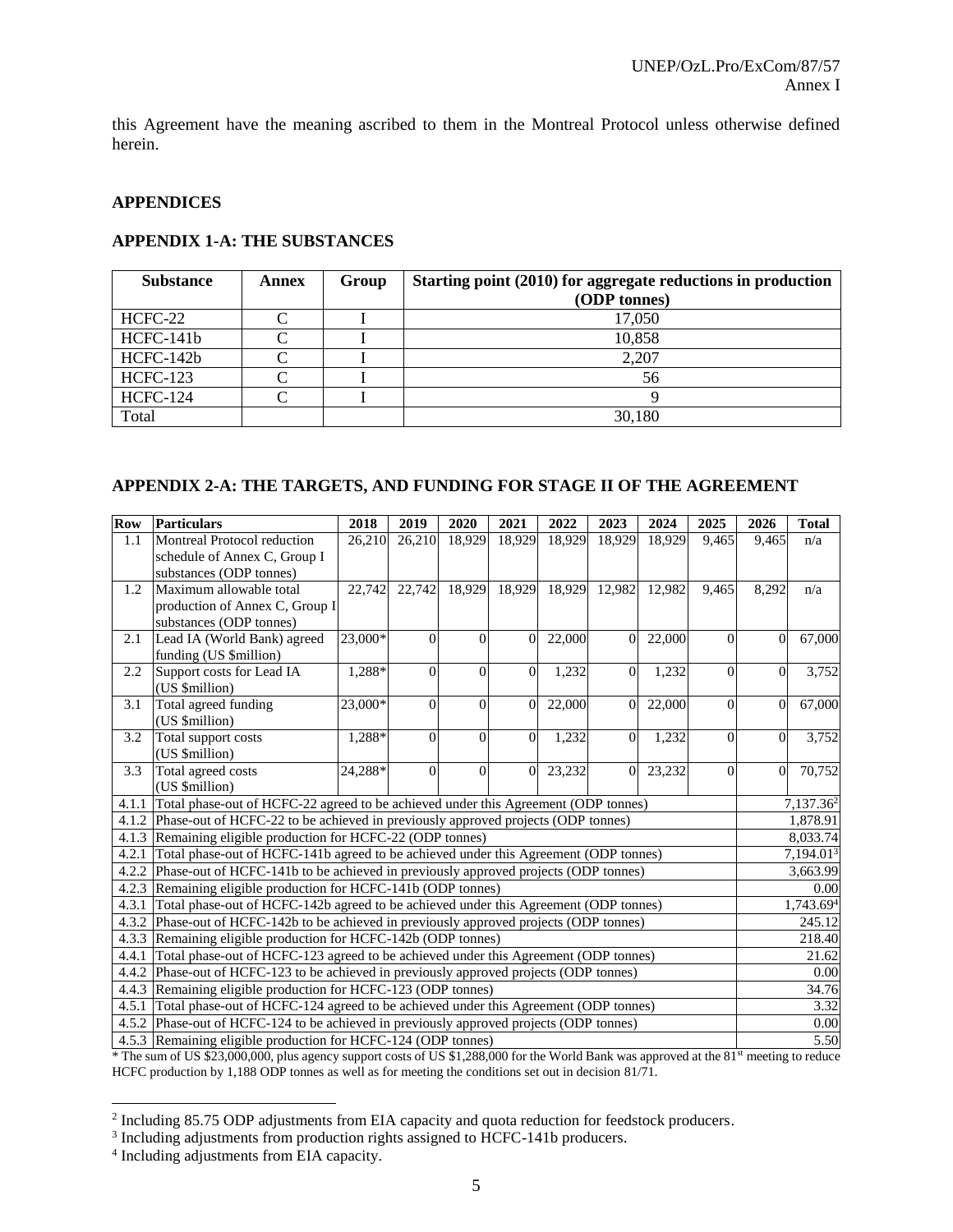## **APPENDIX 3-A: FUNDING APPROVAL SCHEDULE FOR STAGE II**

1. Funding for the 2023-2024 and 2025-2026 work plans will be considered for approval at the last meeting of the Executive Committee in 2022 and 2024, respectively, except for the funding tranche for 2018 which has already been approved (decision 81/71).

2. For only those tranches submitted to and approved at the first meeting of the year, funding will be transferred to the Lead IA in full upon approval of the work plan and not more than 30 per cent of this amount could be released to the Country before the approval by the Executive Committee of the verification report of the previous year's production.

3. A final verification report for Stage II will be submitted in 2027 to verify 2026 production. The last tranche of Stage II will be transferred to the Lead IA in full in 2024 upon approval by the Executive Committee.

## **APPENDIX 4-A: FORMAT OF IMPLEMENTATION REPORTS AND PLANS FOR STAGE II**

1. The submission of the Implementation Report and Plan for each tranche request will consist of five parts:

- (a) A narrative report, with data provided by calendar year, regarding the progress since the year prior to the previous report, reflecting the situation of the Country in regard to phase out of the Substances, how the different activities contribute to it, and how they relate to each other. The report should include ODS phase-out as a direct result of the implementation of activities, by substance, to allow the Secretariat to provide the Executive Committee with information on the resulting change in climate relevant emissions. It will address how the conditions of approval in decision  $69/28(e)$  (paragraphs 4-12 of this Agreement), decision 81/71 and decision 86/99 have been addressed, the actions/activities taken to achieve these conditions and their budgets both in the plan and the progress report. It will identify any redirection of phased-out production capacity for which compensation was provided, as specified in paragraph 3 of the Agreement to production for feedstock use by plant and by plant line where applicable. The report and plan will indicate what capacities are closed and dismantled and the target for the next year. Controlled and feedstock production by plant line, if applicable, should be provided. The report should further highlight successes, experiences, and challenges related to the different activities included in the plan, reflecting any changes in the circumstances in the Country, and providing other relevant information. The report should also include information on and justification for any changes vis-à-vis the previously submitted annual implementation plan(s), such as delays, uses of the flexibility for reallocation of funds during implementation of a tranche, as provided for in paragraph 20 of this Agreement, or other changes. The narrative report will cover all relevant years specified in sub-paragraph 19(a) of this Agreement and may, in addition, also include information on activities in the current year;
- (b) A verification report on the results of the HPPMP and the production of the substances listed in Appendix 1-A, as per sub-paragraph 19(b) of this Agreement. Unless otherwise decided by the Executive Committee, such a verification shall be provided together with each tranche request and, as specified in sub-paragraph 19(a) of this Agreement, will provide verification of production for all relevant years for which a verification report has not yet been noted by the Executive Committee;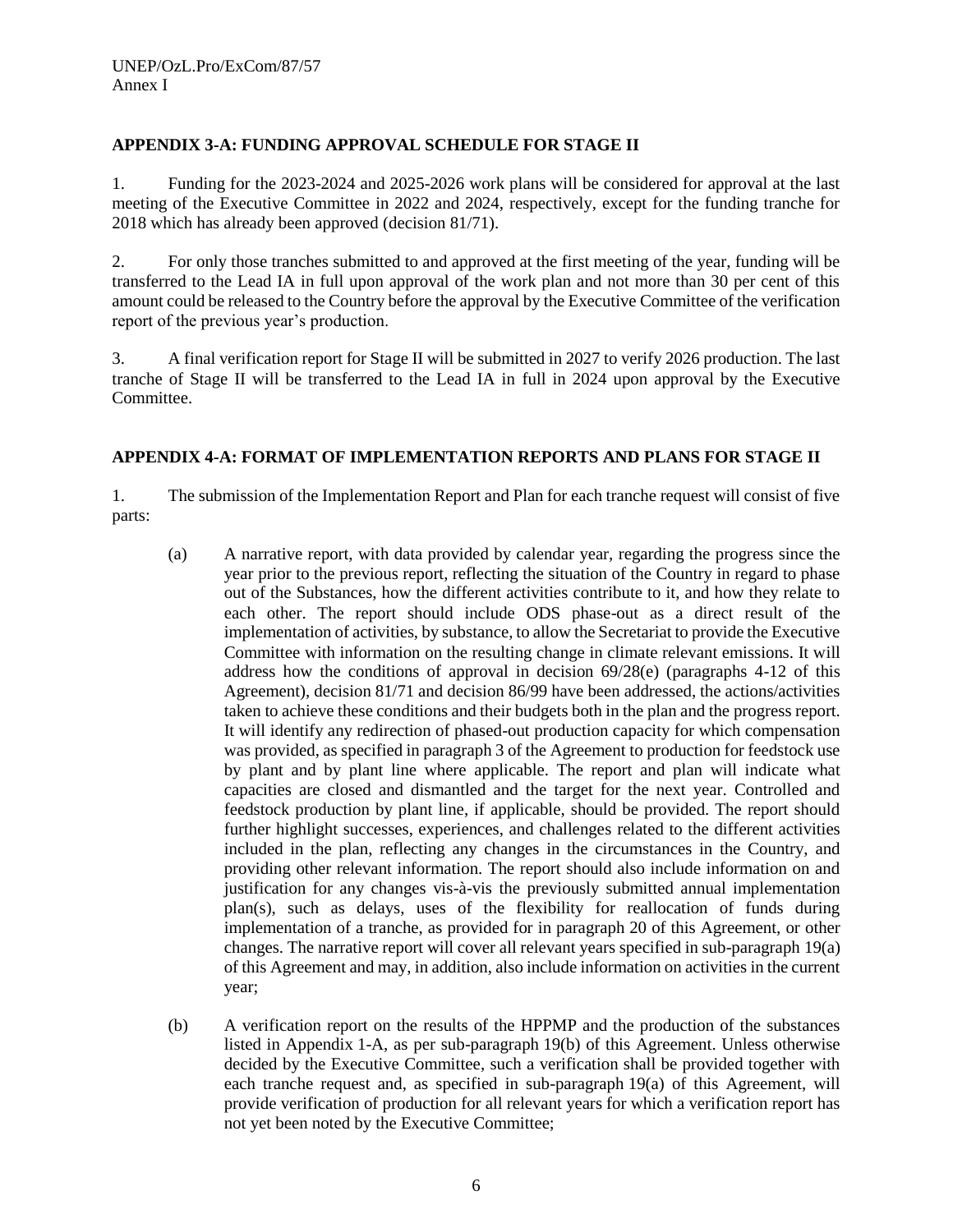- (c) A written description of the activities to be undertaken up to and including the year of the planned submission of the next tranche request, highlighting the interdependence of the activities, and taking into account experience gained and progress achieved in the implementation of earlier tranches; the data in the plan will be provided by calendar year. The description should also include a reference to the overall plan and progress achieved, as well as any possible changes to the overall plan that are foreseen. The description should cover the years specified in sub-paragraph 19(d) of this Agreement. The description should also specify and explain in detail such changes to the overall plan. This description of future activities may be submitted as a part of the same document as the narrative report under sub-paragraph (a) above;
- (d) A set of quantitative information for all annual implementation reports and annual implementation plans is to be submitted through an online database; and
- (e) An executive summary of around five paragraphs is to be submitted in order to summarize the information required by sub-paragraphs (a) to (c) above.

## **APPENDIX 5-A: MONITORING INSTITUTIONS AND ROLES FOR STAGE II**

1. The overall monitoring will be the responsibility of the Department of Atmospheric Environment/Ministry of Ecology and Environment and acts as the National Ozone Unit (NOU).

2. The NOU will be responsible for reporting and shall submit, through the relevant authority, the following reports in a timely manner:

- (a) Annual reports on production of each substance set out in row 1.2 of Appendix 2-A for controlled and feedstock uses to be submitted to the Ozone Secretariat;
- (b) Annual reports on progress in implementation of the country programme, to be submitted to the Executive Committee.

3. The Project Management Unit (PMU/FECO), in close coordination with the NOU, will be responsible to monitor the production data provided by HCFC producers; the establishment of new HCFC production lines; sales and consumption of HCFCs as raw materials for production of other chemicals and as controlled use. The PMU/FECO will also monitor the activities implemented to meet the conditions in paragraph 10 of this Agreement and the compliance with environmental regulations related to the dismantling and disposal of production facilities. The PMU will submit project-related reports to the Lead IA, including detailed reports on the activities undertaken by the PMU and the associated expenditures, in line with decision 81/46.

4. The Lead IA will carry out independent annual verifications at all HCFC producers for which tonnage was included in paragraph 3 of the Agreement. Annual HCFC production will be verified by following the Executive Committee's Guidelines and Standard Format for Verification of ODS Production Phase-out and using the Montreal Protocol's definition of production. The verification reports will be submitted to the Executive Committee in accordance with paragraph 19 of this Agreement.

#### **APPENDIX 6-A: ROLE OF THE LEAD IMPLEMENTING AGENCY FOR STAGE II**

1. The Lead IA will be responsible for the overall supervision of the implementation of the stage II of the reduction in production of HCFCs under this Agreement. The Lead IA supervision will include at least the following: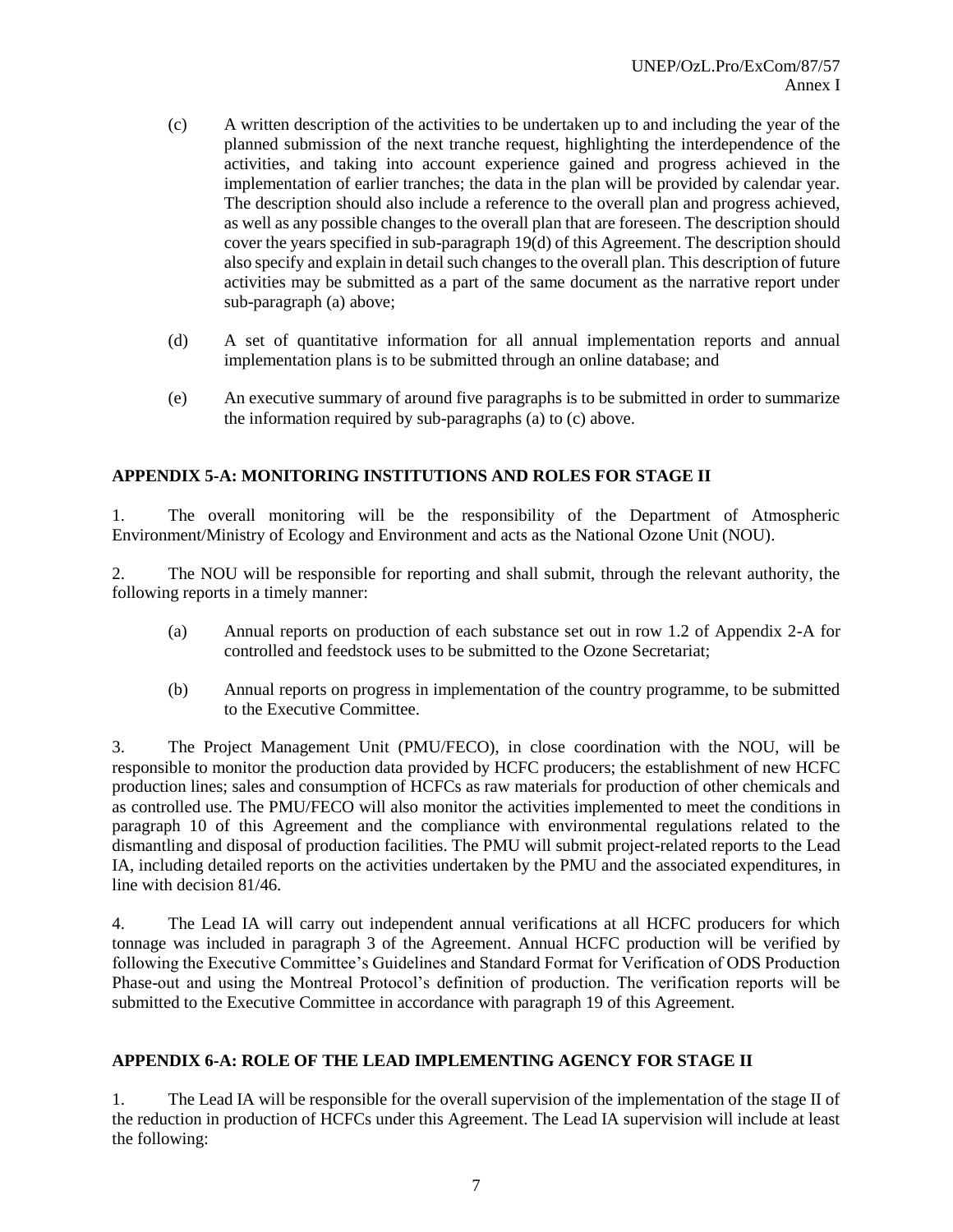- (a) Ensuring performance and financial verification in accordance with this Agreement and with its specific internal procedures and requirements as set out in the Country's HPPMP and the addendum;
- (b) Assisting the Country in preparation of the implementation plans and subsequent reports as per Appendix 4-A;
- (c) Providing independent verification to the Executive Committee that the targets have been met and associated annual activities have been completed as indicated in the implementation plan consistent with Appendix 4-A;
- (d) Ensuring that the experiences and progress is reflected in updates of the overall plan and in future annual implementation plans, consistent with sub-paragraphs  $1(c)$  and  $1(d)$  of Appendix 4-A;
- (e) Fulfilling the reporting requirements for the annual implementation reports, annual implementation plans and the overall plans, as specified in Appendix 4-A, for submission to the Executive Committee;
- (f) Ensuring that appropriate independent technical experts carry out the technical reviews;
- (g) Carrying out required supervision missions;
- (h) Tracking implementation and use of funds to ensure that they are consistent with all the Lead IA policies and procedures, including safeguard policies, as well as Executive Committee policies and procedures and provisions of this Agreement;
- (i) Ensuring the presence of an operating mechanism to allow effective, transparent implementation of the implementation plan and accurate data reporting;
- (j) In case of reductions in funding for failure to comply in accordance with paragraph 1 of this Agreement, to determine, in consultation with the Country, the allocation of the reductions to the different budget items and to the agency support cost of the Lead IA;
- (k) Ensuring that disbursements made to the Country are based on the use of the indicators; and
- (l) Providing assistance with policy, management and technical support when required.

2. After consultation with the Country and taking into account any views expressed, the Lead IA will select and mandate an independent entity to carry out the verification of the results and the production of the substances mentioned in Appendix 1-A, as per sub-paragraph 19(b) of this Agreement and sub-paragraph 1(b) of Appendix 4-A.

#### **APPENDIX 7-A: REDUCTIONS IN FUNDING FOR FAILURE TO COMPLY FOR STAGE II**

1. In accordance with paragraphs 12 and 24 of this Agreement, the amount of funding provided may be reduced by US \$1.10 per kg/year of production beyond the level defined in row 1.2 of Appendix 2-A for each year from future funding tranches in which the target specified in row 1.2 of Appendix 2-A has not been met.

2. If any independent annual verification, as stipulated in paragraph 3 of Appendix 5-A to this Agreement, reveals that the phased out HCFC production capacity for which compensation was provided,